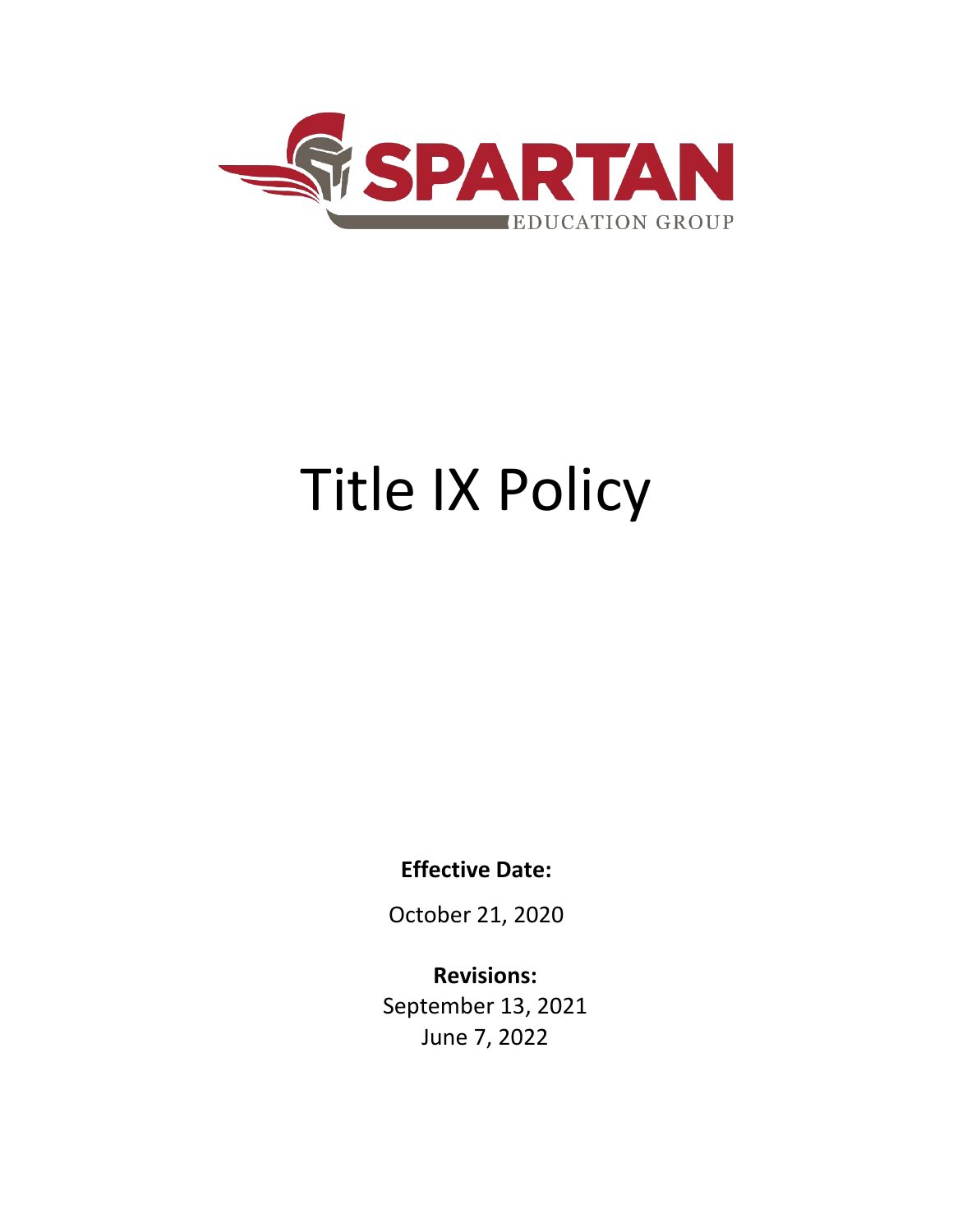# **CONTENTS**

SECTION 1: Introduction SECTION 2: Care, Support, and Reporting Options SECTION 3: Policy Management Appendix A: Definitions Appendix B: Available Resources Appendix C: What to Expect When Reporting to Police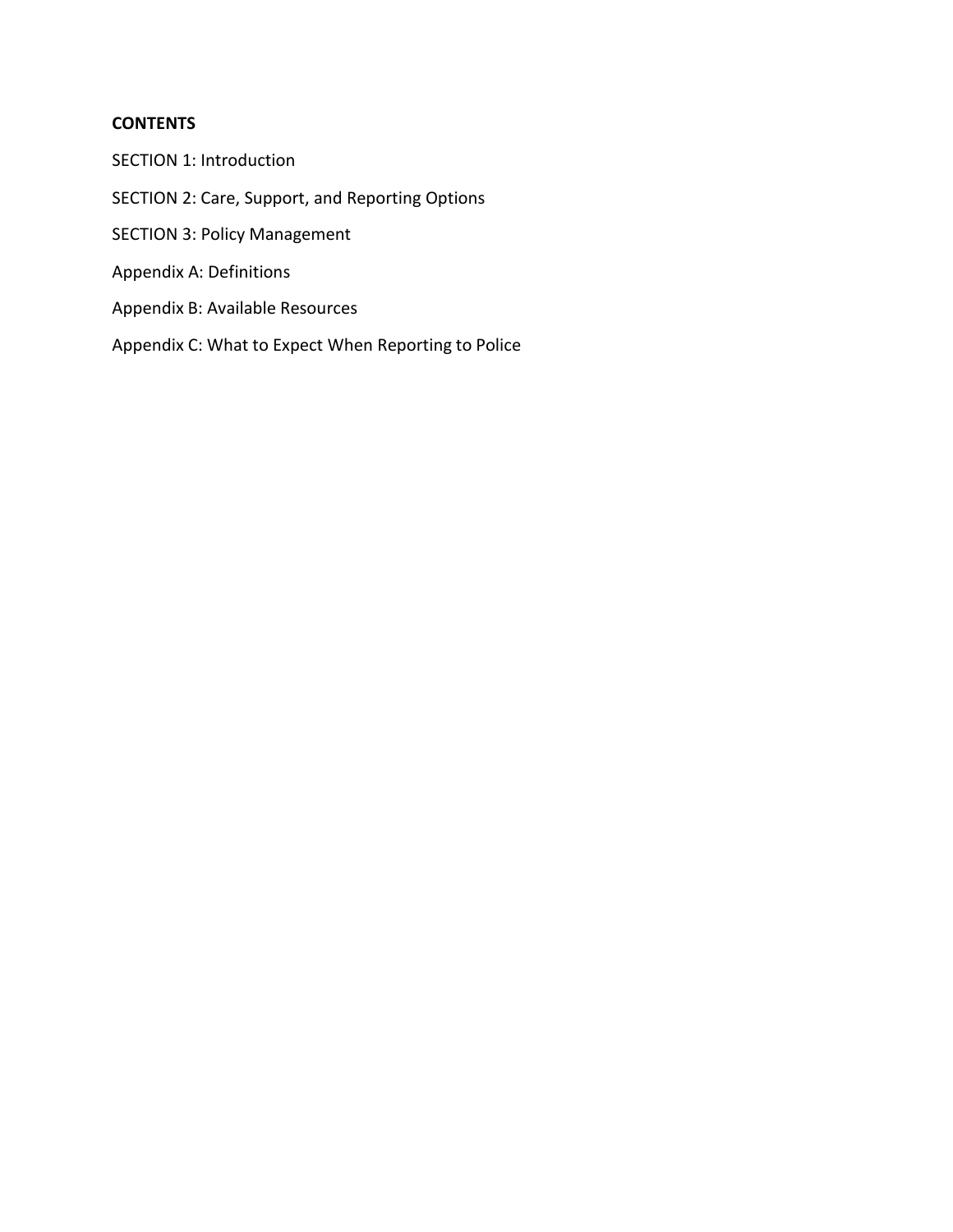**Section 1**

#### **Introduction**

#### **1.1 OVERVIEW**

Spartan College of Aeronautics and Technology (the "College") is committed to creating and maintaining a safe and non-discriminatory learning, living, and working environment free from Sexual Harassment, Dating Violence, Domestic Violence, Stalking, and Retaliation (collectively "Prohibited Conduct"). It is the policy of the College to comply with Title IX of the Education Amendments of 1972 and its implementing regulations (34 C.F.R. Part 106), which prohibit discrimination based on sex in College educational programs and activities. Title IX and its implementing regulations also prohibit retaliation for asserting claims of sex discrimination.

Prohibited Conduct that occurs in the context of the College's education programs and activities is a violation of this Policy and will be grounds for disciplinary action up to and including expulsion from the College and termination of employment.

The primary purpose of this Policy is to: (1) define, eliminate, prevent, and remedy the effects of Prohibited Conduct; (2) identify care, support, and reporting options for students and employees; (3) explain the obligations of employees to report Prohibited Conduct to the College; and (4) require enactment of procedures the College will follow to thoroughly, equitably, and promptly investigate and resolve reports of Prohibited Conduct. Additional information about the College's procedures, training and prevention programs can be found online at:

| Tulsa Campus             | https://www.spartan.edu/tulsa/consumer-information/         |
|--------------------------|-------------------------------------------------------------|
| Inglewood Campus         | https://www.spartan.edu/los-angeles/consumer-information/   |
| Riverside Campus         | https://www.spartan.edu/inland-empire/consumer-information/ |
| <b>Broomfield Campus</b> | https://www.spartan.edu/denver/consumer-information/        |

Definitions regarding Prohibited Conduct and this Policy are located in **Appendix A**.

#### **1.2 SCOPE AND APPLICABILITY**

This Policy appliesto 1) Students of the College as defined in the Academic Catalog; 2) employees and affiliates of the College; and 3) College contractors and third parties participating in any College education program or activity.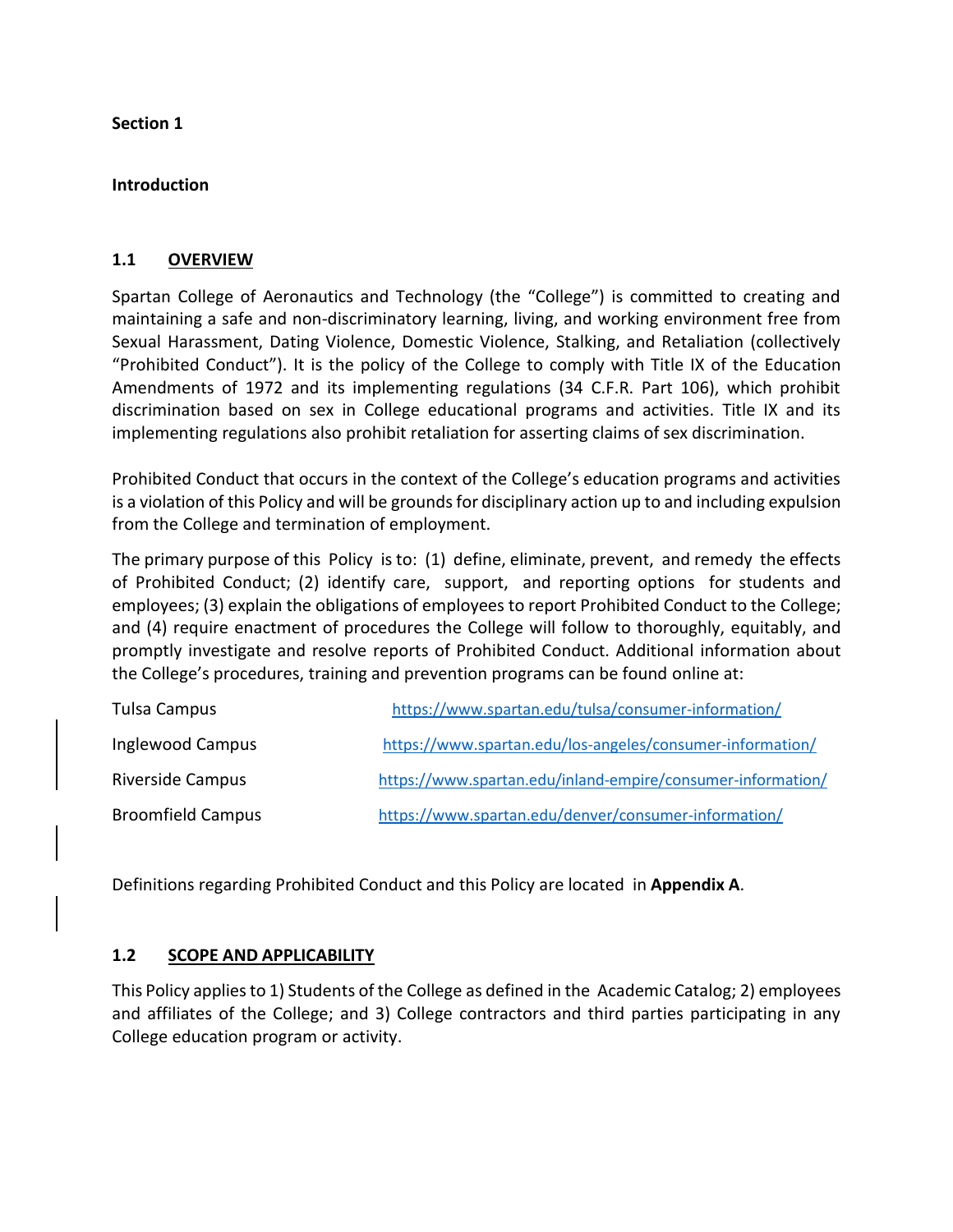This Policy applies regardless of the Complainant's or the Respondent's sex, sexual orientation, gender identity, or gender expression. Prohibited Conduct can occur between strangers or acquaintances and can occur between people of the same or of different sexes, sexual orientations, gender identities, or gender expressions.

# **1.2.2 Jurisdiction**

This Policy applies to Prohibited Conduct which occurs 1) on College-controlled property; or 2) in the context of a College education program or activity, which includes locations, events, or circumstances over which the College exercises substantial control over both the Respondent and the context in which the Prohibited Conduct occurs.

# **1.2.3. Effective Date**

The effective date of this Policy is August 14, 2020. This Policy applies to all Prohibited Conduct reported to have occurred on or after the effective date.

If the Prohibited Conduct reportedly occurred prior to the effective date, the report will be evaluated using definitions in applicable College policies in effect when the Prohibited Conduct allegedly occurred. All other aspects of the College's response to the report, including but not limited to investigation and resolution procedures, will be based on this Policy.

# **SECTION 2**

# **Care, Support, and Reporting Options**

# **2.1 Overview**

Inquiries regarding this Policy may be directed to the Title IX Coordinator for the College or the Deputy Title IX Coordinator designated for each campus.

# **2.2. Title IX Coordinator and Other Title IX Officials**

The College's Title IX Coordinator is responsible for coordinating the College's efforts to comply with this Policy and Title IX, including promptly, thoroughly, and equitably investigating and resolving reports of Prohibited Conduct, eliminating Prohibited Conduct, preventing its recurrence, and remedying its effects.

The

Director of Internal Compliance shall serve at the Title IX Coordinator.

In addition, the Deans of Student Affairs for each campus shall serve as Deputy Title IX Coordinators to coordinate Title IX compliance on their respective campuses. The Title IX Coordinator may change Deputy Title IX Coordinator designations from time to time as needed based on personnel functions and availability.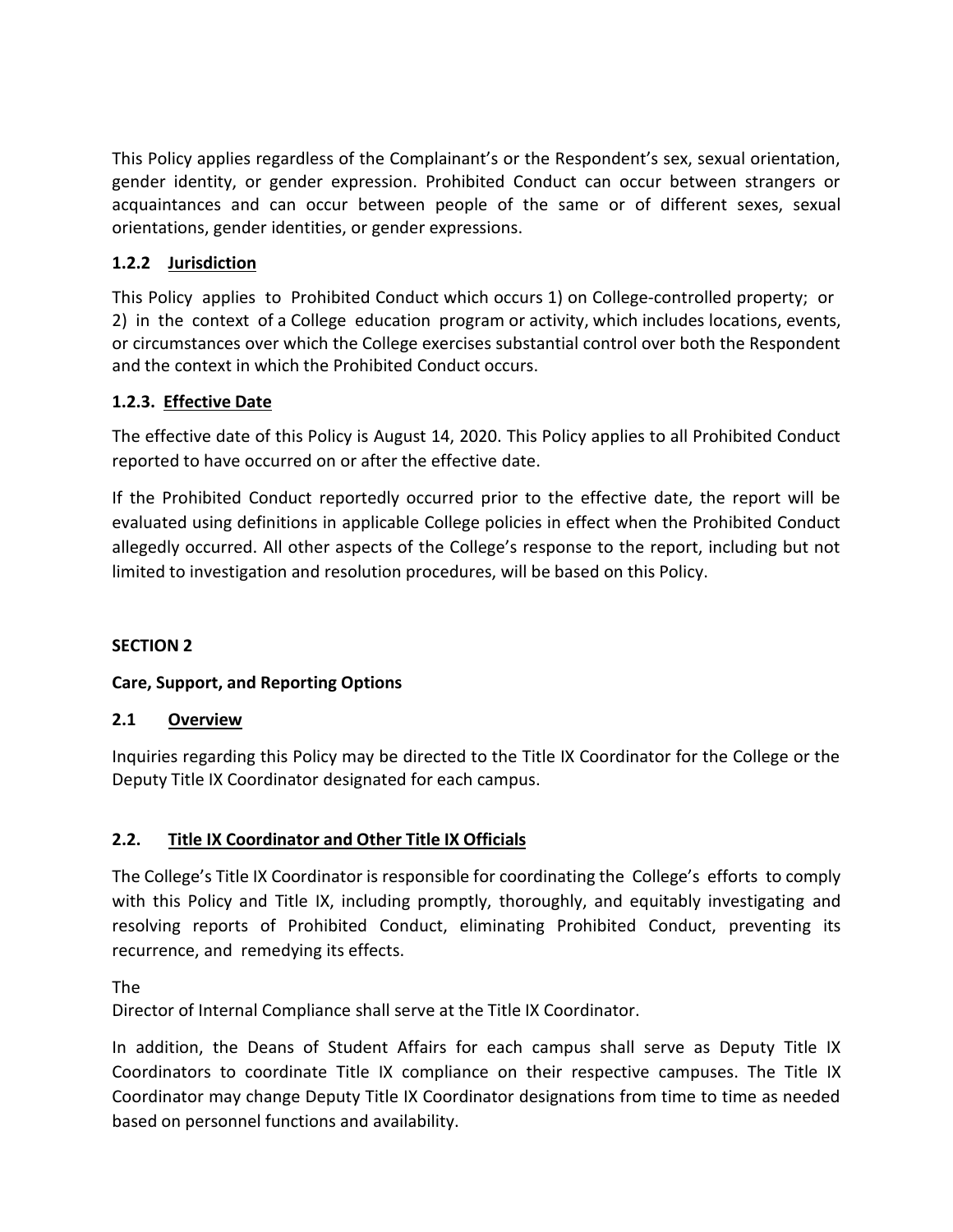Investigations to be conducted under this Policy shall be performed by the Vice President of Human Resources or designee, who may confer with the Title IX Coordinator or Deputy Title IX Coordinators as necessary or appropriate to fulfill investigation and compliance functions.

The decision maker charged with conducting hearings and making final determinations shall be the Senior Vice President of Human Resources or designee.

The Chief Compliance Officer or designee will serve as the appeal officer.

# **2.2.1 Education and Training**

The Title IX Coordinator shall disseminate information, education and training programs regarding this Policy, directly or with assistance of Deputy Title IX Coordinators or other designees, to:

- a. Ensure employees responsible for implementation of this policy are trained to respond to and investigate complaints;
- b. Educate the College community in understanding this Policy and Prohibited Conduct;
- c. Ensure that faculty, staff, and students are aware of the procedures for reporting and addressing complaints under this Policy; and
- d. Ensure that investigators, decision-makers, and any person who facilitates resolution to a formal or informal complaint are trained on the definitions and conduct prohibited by this Policy.

When the College receives a complaint of Prohibited Conduct, the College will take prompt action, including a review of the matter and, if necessary, investigate and take appropriate steps to stop and remedy any Policy violation. The College will act in accordance with complaint resolution procedures to be enacted by the Title IX Coordinator.

# **2.3 Consent, Confidentiality & Privacy**

# **2.3.1 Consent**

Consent is required for any sexual activity to occur between two or more individuals that are subject to this Policy. Effective consent consists of an affirmative, voluntary, conscious decision by each participant to engage in mutually agreed upon (and the conditions of) sexual activity. In order to give effective consent, one must be of legal age and have the capacity to give consent. The following are essential elements of consent:

a. Informed and reciprocal: All parties must demonstrate a clear and mutual understanding of the nature and scope of the act to which they are consenting and a willingness to do the same thing, at the same time, in the same way.

b. Freely and actively given: Consent cannot be obtained through the use of force, coercion, threats,intimidation, pressure, or by taking advantage of the incapacitation of another individual.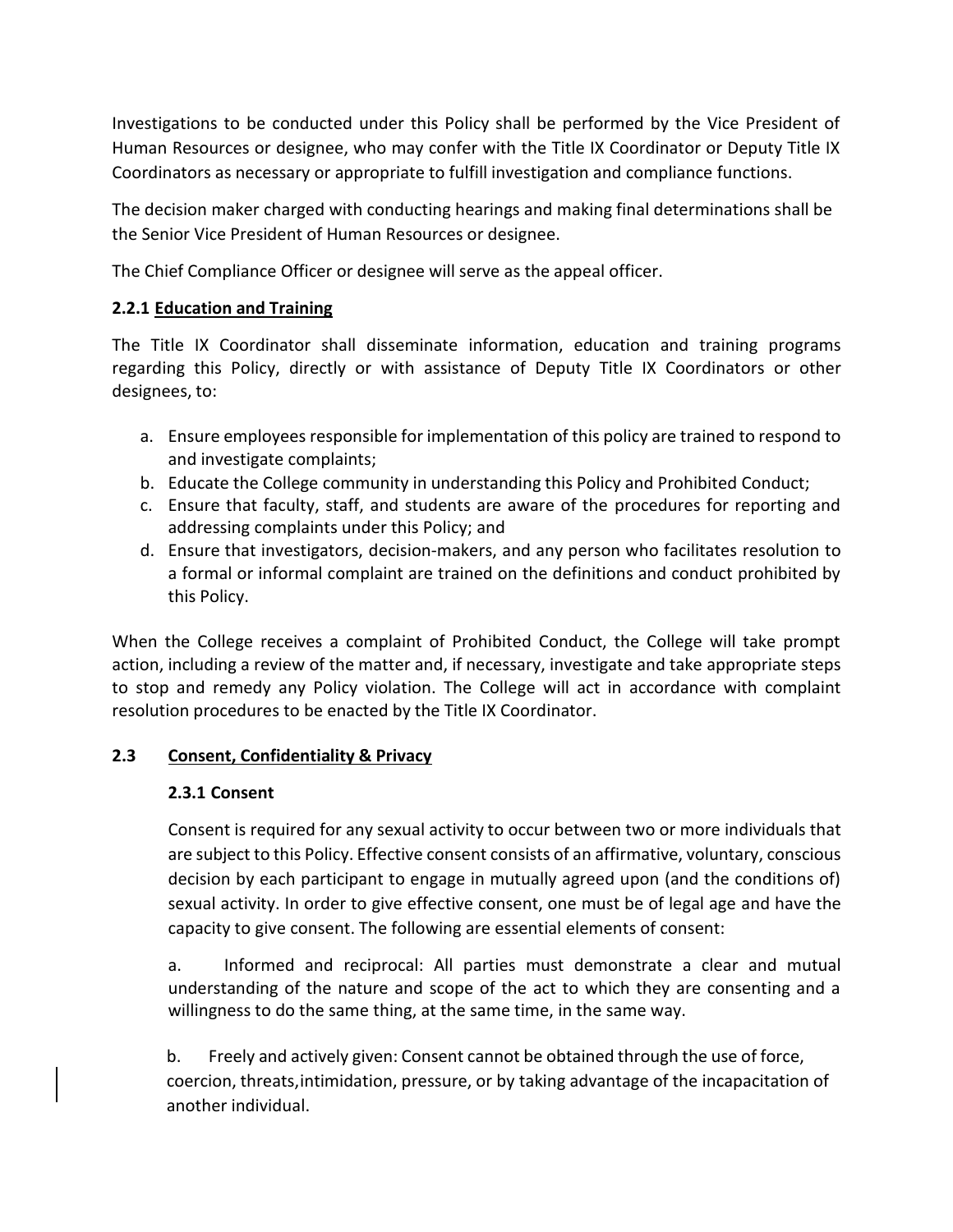c. Mutually understandable: Communication regarding consent consists of mutually understandable words or actions that indicate an unambiguous willingness to engage in (and the conditions of) sexual activity. In the absence of clear communication or outward demonstration, there is no consent. Consent may not be inferred from silence, passivity, lack of resistance, or lack of active response. An individual who does not physically resist or verbally refuse sexual activity is not necessarily giving consent. Relying solely upon nonverbal communication can lead to a false conclusion as to whether consent was sought or given.

d. Revocable: Consent may be withdrawn by any party at any time. Recognizing the dynamic nature of sexual activity, individuals choosing to engage in sexual activity must evaluate consent in an ongoing manner and communicate clearly throughout all stages of sexual activity. Withdrawal of consent can be an expressed "no" or can be based on an outward demonstration that conveys that an individual is hesitant, confused, uncertain, or is no longer a mutual participant. Once consent is withdrawn, the sexual activity must cease immediately, and all parties must obtain mutually expressed or clearly stated consent before continuing any further sexual activity.

e. Specific: Consent to one form of sexual contact does not constitute consent to all forms of sexual contact, nor does consent to sexual activity with one person constitute consent to activity with any other person. Each participant in a sexual encounter must consent to each form of sexual contact with each participant.

Even in the context of a current or previous intimate relationship, each party must consent to each instance of sexual contact each time. The mere fact that there has been prior intimacy or sexual activity does not, by itself, imply consent to future acts.

Consent is not valid if it is obtained through the use or threat of force. Force is the use or threat of physical violence or intimidation to overcome an individual's freedom of will to choose whether or not to participate in (and the conditions of) any sexual activity. For the use of force to be demonstrated, there is no requirement that a Complainant resist the sexual advance or request. However, resistance by the Complainant will be viewed as a clear demonstration of non-consent.

Consent obtained through coercion is not valid consent. Coercion is the use of pressure to compel another individual to initiate or continue sexual activity against that person's will. Coercion can include a wide range of behaviors, including intimidation, manipulation, threats, compulsion, duress, repeated requests, and blackmail. A person's words or conduct are sufficient to constitute coercion if they wrongfully impair another individual's freedom of will and ability to choose whether or not to engage in sexual activity. Examples of coercion include threatening to "out" someone based on sexual orientation, gender identity, or gender expression or threatening to harm oneself if the other party does not engage in the sexual activity. When someone indicates, verbally or physically, that they do not want to engage in a particular sexual activity, that they want to stop a particular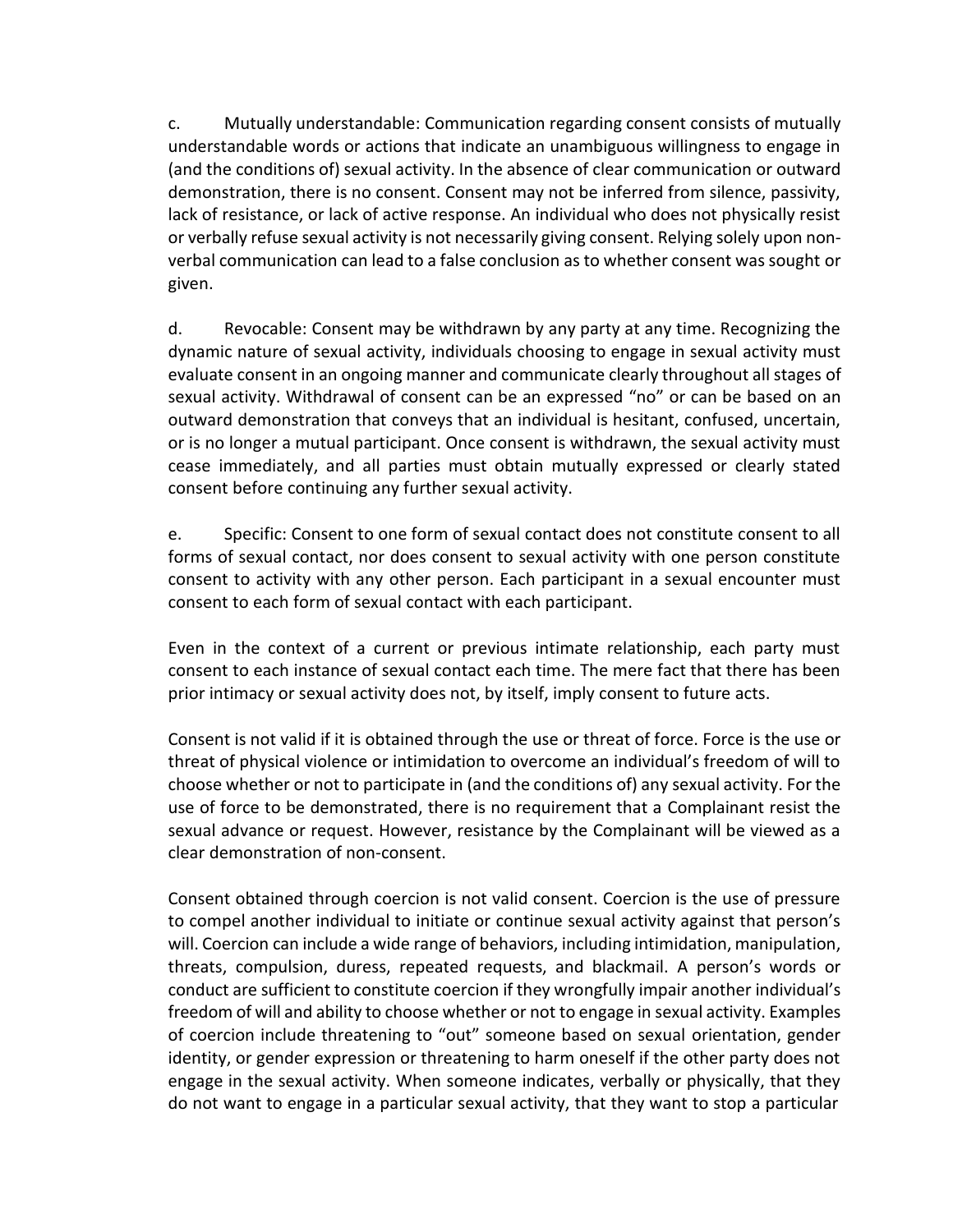activity, or that they do not want to go past a certain point of sexual interaction, continued activity or pressure to continue beyond that point is coercive.,

Someone who is incapacitated cannot give valid consent to sexual activity. Incapacitation means a temporary or permanent physical or mental state in which a person cannot make an informed, rational judgment about whether to consent to sexual activity because: (1) the person lacks the physical or mental capacity to understand the nature or consequences of their words and/or conduct (i.e., cannot understand the "who, what, when, where, why, and/or how" of their words and/or conduct); and/or (2) the person is unable to physically and/or verbally communicate and/or withdraw Consent.

## **2.3.2 Confidentiality and Privacy**

The College strongly encourages individuals who have experienced a potential violation of this Policy to report the incident to the College, so the College can provide assistance in obtaining support and resources they may need, and so the College can respond appropriately. The College also strongly encourages all individuals who are the subject of potential Harassment to pursue all internal and external remedies available to them, including reporting incidents of potential criminal conduct to external law enforcement.

The College recognizes that individuals often have important concerns about protecting their privacy and maintaining confidentiality, and that it can be difficult for an individual to decide whether and how to report an incident. It is within this context that the College is committed to supporting all individuals affected by Prohibited Conduct whether as Complainant, Respondent, or third party, by providing or assisting with access to care and support resources, and by providing clear information with respect to the level of confidentiality provided by each respective care and support resource.

The College will keep private the identity of any Complainant, Respondent, and any witness, except as may be permitted by FERPA, as required by law, or to carry out the purposes of this Policy, including any investigation, hearing, or judicial proceeding. The College will maintain as private any supportive measures provided to the Complainant or Respondent, to the extent that maintaining such privacy would not impair the ability of the College to provide the supportive measures.

Privacy is not the same as confidentiality. Privacy means information communicated to a Title IX official or a Mandatory Reporter (See section 2.4.2) will not be confidential, but will only be shared only with the College employees who reasonably need to be involved in the review, response and resolution of the reported incident, or as otherwiserequired or permitted by law.

Confidentiality refers to recipients of information that are required by law to keep shared information confidential, unless there is an imminent threat of harm to self or others or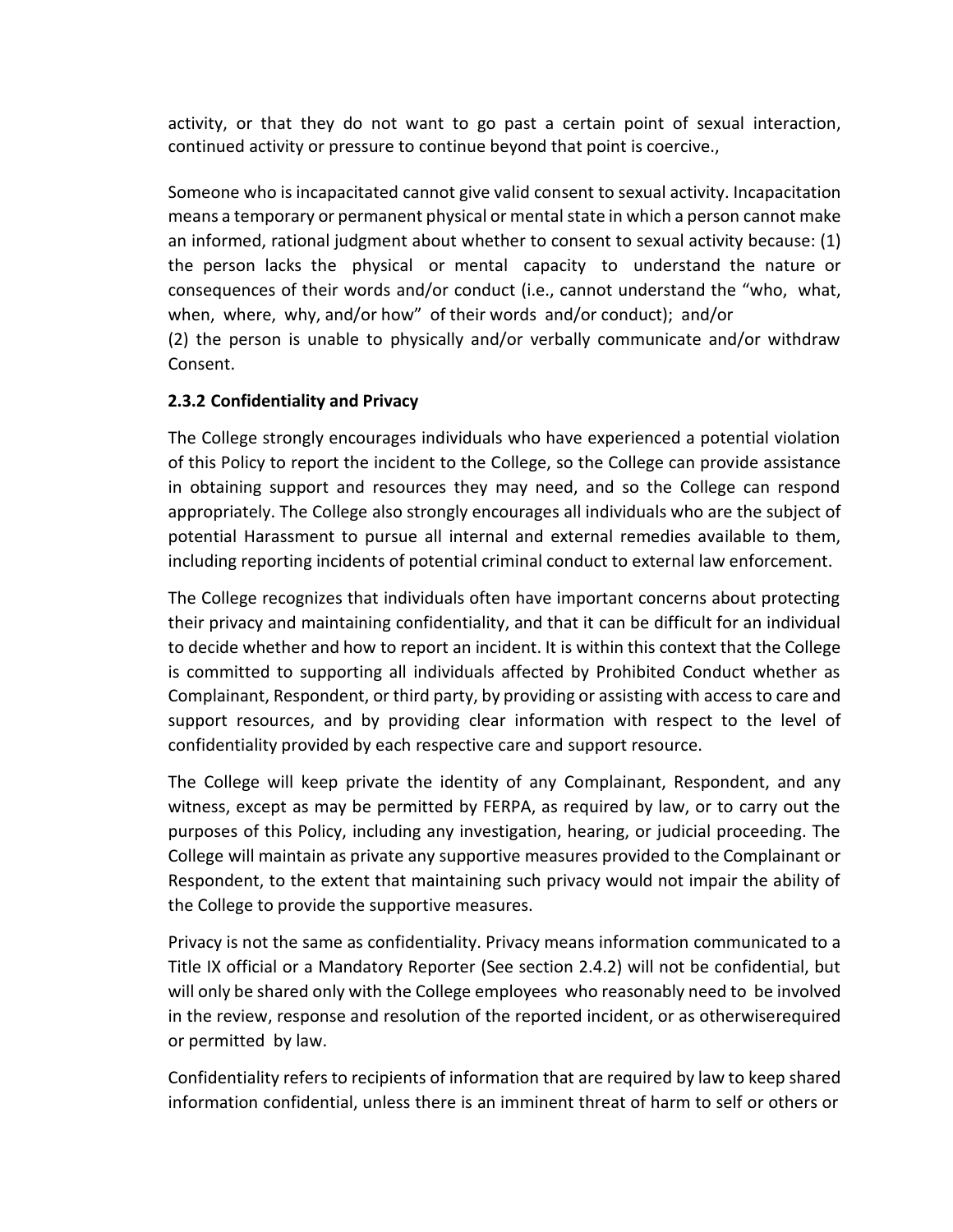other extreme circumstance, such as abuse of a person under the age of 18. Confidential resources generally include licensed mental health counselors, crisis counselors and hotlines, and chaplains and other ordained clergy. If a Complainant desires to communicate with someone who, by law, can keep information confidential, then the Complainant should contact one of the confidential resources listed in **Appendix B**.

## **2.4 Reporting Options**

A Complainant has multiple optionsfor reporting Prohibited Conduct. A Complainant may report Prohibited Conduct to the College, the police, to both, or neither.

# **2.4.1. Report to the College**

A person who wants to report Prohibited Conduct to the College should contact the Deputy Title IX Coordinator for the applicable campus or the Title IX Coordinator. Reports of Prohibited Conduct received by the Title IX Coordinator or applicable Deputy Title IX Coordinator will be processed according to separately published Complaint Procedures.

The contact information for the Title IX Coordinator and Deputy Title IX Coordinators is as follows:

# **Title IX Coordinator**

• **Shonna Dent | Director, Internal Compliance** Spartan Education Group, LLC Spartan College of Aeronautics and Technology Office: 312.766.9156

# **Deputy Title IX Coordinator(s)**

| <b>Broomfield</b>                                                                                          | <b>Riverside</b>                                          | Inglewood                                                     | <b>Flight</b>                                                       | <b>Tulsa</b>                                              |
|------------------------------------------------------------------------------------------------------------|-----------------------------------------------------------|---------------------------------------------------------------|---------------------------------------------------------------------|-----------------------------------------------------------|
| Corey O'Brien                                                                                              | Colleen Meyer                                             | Colleen Meyer                                                 | Alessia<br>Cummings                                                 | Alessia Cummings                                          |
| Dean of Student Affairs &<br><b>System Career Services</b><br>Specialist<br>Deputy Title IX<br>Coordinator | Director, Career<br>Service<br>Deputy Title IXCoordinator | Director, Career<br>Service<br>Deputy Title IX<br>Coordinator | Dean of<br><b>Student Affairs</b><br>Deputy Title IX<br>Coordinator | Dean of Student Affairs<br>Deputy Title IX<br>Coordinator |
| 10851 W. 120th<br>Avenue                                                                                   | 4130 Mennes Ave.,<br>Bldg #36                             | 8911 Aviation<br><b>Boulevard</b>                             | 123 Cessna<br>Drive                                                 | 8820 E. Pine Street                                       |
| Broomfield, CO 80021                                                                                       | Riverside, CA 92509                                       | Inglewood, CA<br>90301                                        | Tulsa, OK<br>74132                                                  | Tulsa, OK 74115                                           |
| (303) 410-2418                                                                                             | (310) 579-9416                                            | (310) 579-9416                                                | (918) 831-5221                                                      | (918) 831-5221                                            |
| corey.obrien@spartan.edu                                                                                   | colleen.meyer@spartan.edu                                 | colleen.meyer@spartan.edu                                     | alessia.cummings@<br>spartan.edu                                    | alessia.cummings@<br>spartan.edu                          |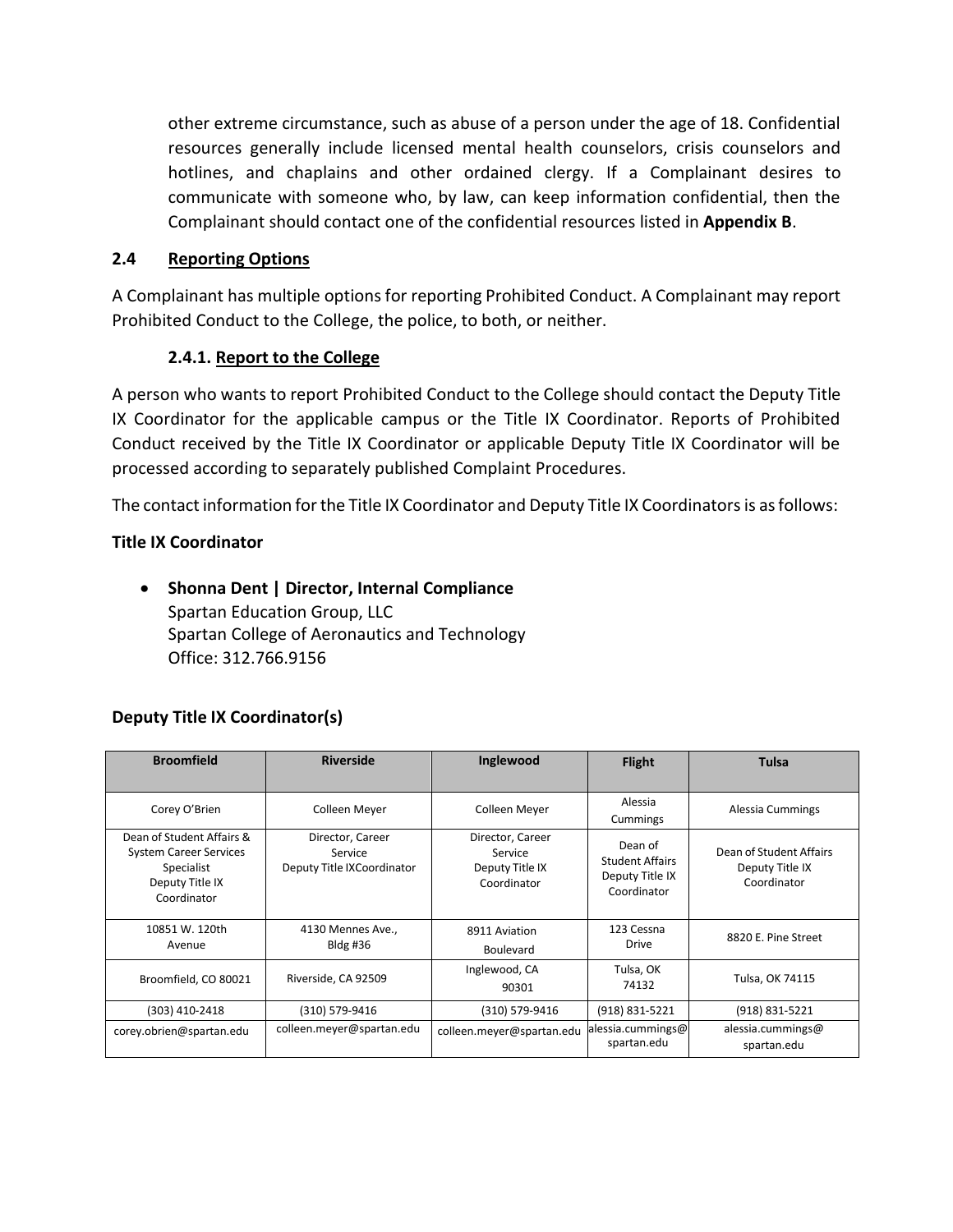## **Appeals**

• **Kate Osio, Ed.D. | Chief Compliance Officer Title IX Appeals** Spartan Education Group, LLC. Spartan College of Aeronautics and Technology. Phone: (918) 831-5238 | Fax: +1 (817) 977-9082

## **Decision Maker**

• **Keisha Sosias | Senior Vice President, Human Resources Title IX Decision Maker** Spartan Education Group, LLC. Spartan College of Aeronautics and Technology One North Franklin Ave, Suite 2125., Chicago, IL 60606 Phone: (303) 410-2428

#### **Investigator**

• **Jodi Elston | Sr. Human Resources Business Partner Title IX Investigator** Spartan Education Group, LLC. Spartan College of Aeronautics and Technology 8820 E. Pine Street, Tulsa, OK 74115 Phone: (918) 831-5233 **2.4.2 Mandatory Reporting by Employees**

A Mandatory Reporter is a College employee who is required to report information aboutknown or suspected Prohibited Conduct, whether the employee received the information by means of a complaint, report, personal observation, or otherwise, including information learnedfrom third parties.

The following categories of employees are Mandatory Reporters: all Faculty, and all Administrators including the President, Chief of Staff, Vice President and Directors, including all professional staff supporting such Administrators. Mandatory Reporters must report Prohibited Conduct to the Deputy Title IX Coordinator for the applicable campus or to the Title IX Coordinator.

Mandatory reporters are not required to report Prohibited Conduct they become aware of in the following circumstances:

a. During a public awareness event such as "Take Back the Night," candlelight vigils, protests, "survivor speak outs" or similar public forums; or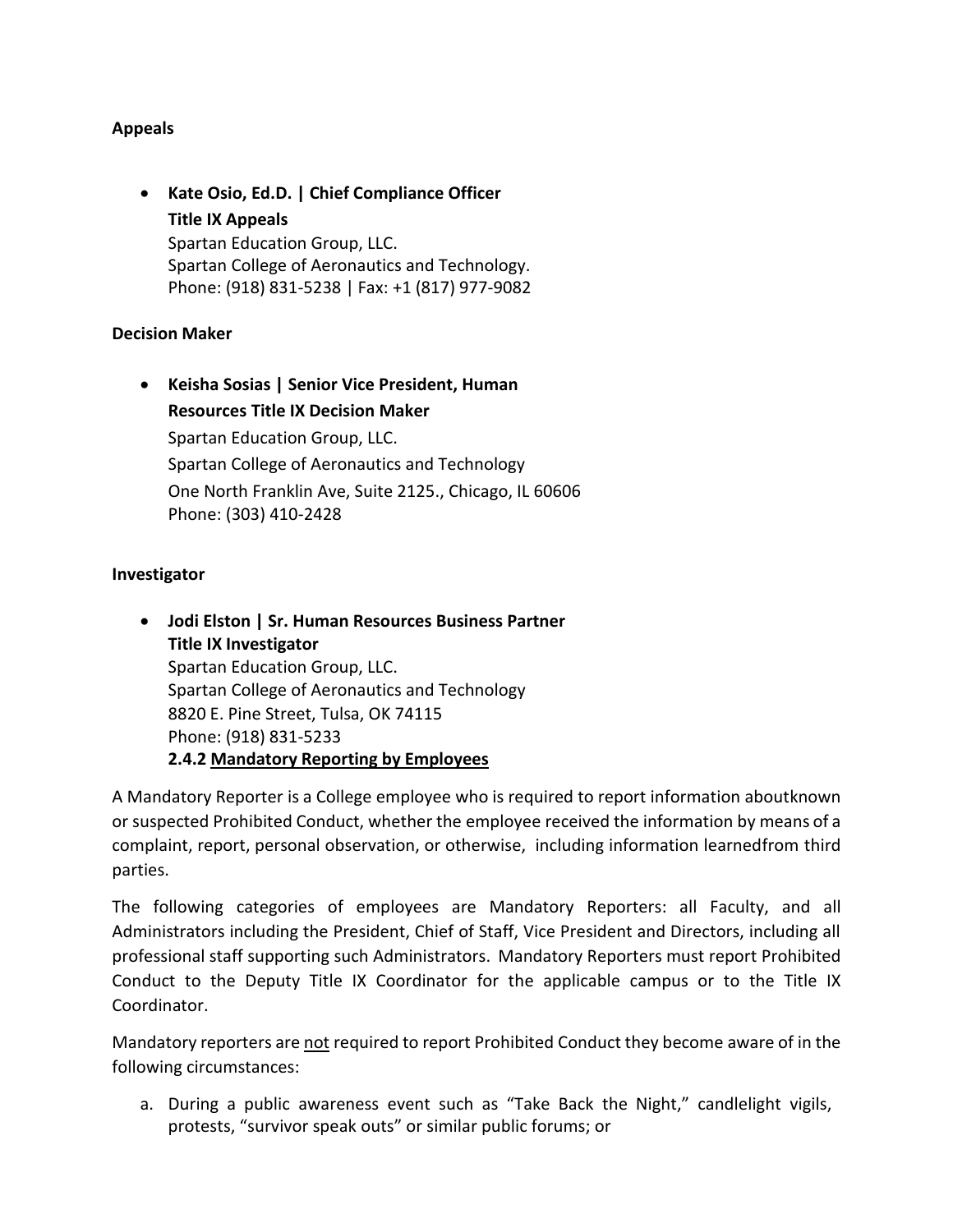- b. The employee receives information through an in-class discussion, a class paper, or other academic assignment; or
- c. The employee is a student employee and did not receive notice of the incident in thestudent's capacity as an employee.

# **2.4.3. Report to the Police**

Prohibited Conduct may constitute both a violation this Policy and criminal law. The College encourages Complainants to report incidents of Prohibited Conduct to the police. Prompt reporting of an incident to the police is especially critical for incidents of nonconsensual penetration because the collection and preservation of evidence is often essential for police investigations and criminal prosecutions.

**Appendix C** provides contact information for campus and local police and information about what to expect after reporting an incident to the police.

# **2.4.4 Request for Limited Action**

In addition to seeking a formal or informal resolution as may be provided for in the Complaint Procedures, a Complainant has the right to do the following when an incident of Prohibited Conduct is reported to a Title IX Official:

- Request that the report of Prohibited Conduct or the Complainant's contact with a Title IX Official not be disclosed to the Respondent;
- Decline to personally identify the Respondent;
- Decline to respond to communications from a Title IX Official; and/or
- Request that the College not investigate the incident, stop an ongoing investigation, or not pursue or stop the pursuit of disciplinary action against the Respondent.

Such a request is referred to in this Policy as a "Request for Limited Action."

The Title IX Coordinator, or designee, shall consider the Request for Limited Action in addition to the College's obligation to provide a safe, non-discriminatory environment for all members of the College community, including the Complainant. The Title IX Coordinator, or designee, has authority to grant or deny the Request for Limited Action. If the request is granted, then the College's ability to respond fully to the incident and take remedial action may be limited.

There are limited circumstances in which the Title IX Coordinator may not grant a Request for Limited Action because of the College's commitment to providing a safe and non-discriminatory learning, living, and working environment free from Prohibited Conduct. For example, if the College has credible information that the Respondent has committed one or more other acts of Prohibited Conduct, then the balance of factors may compel the College to investigate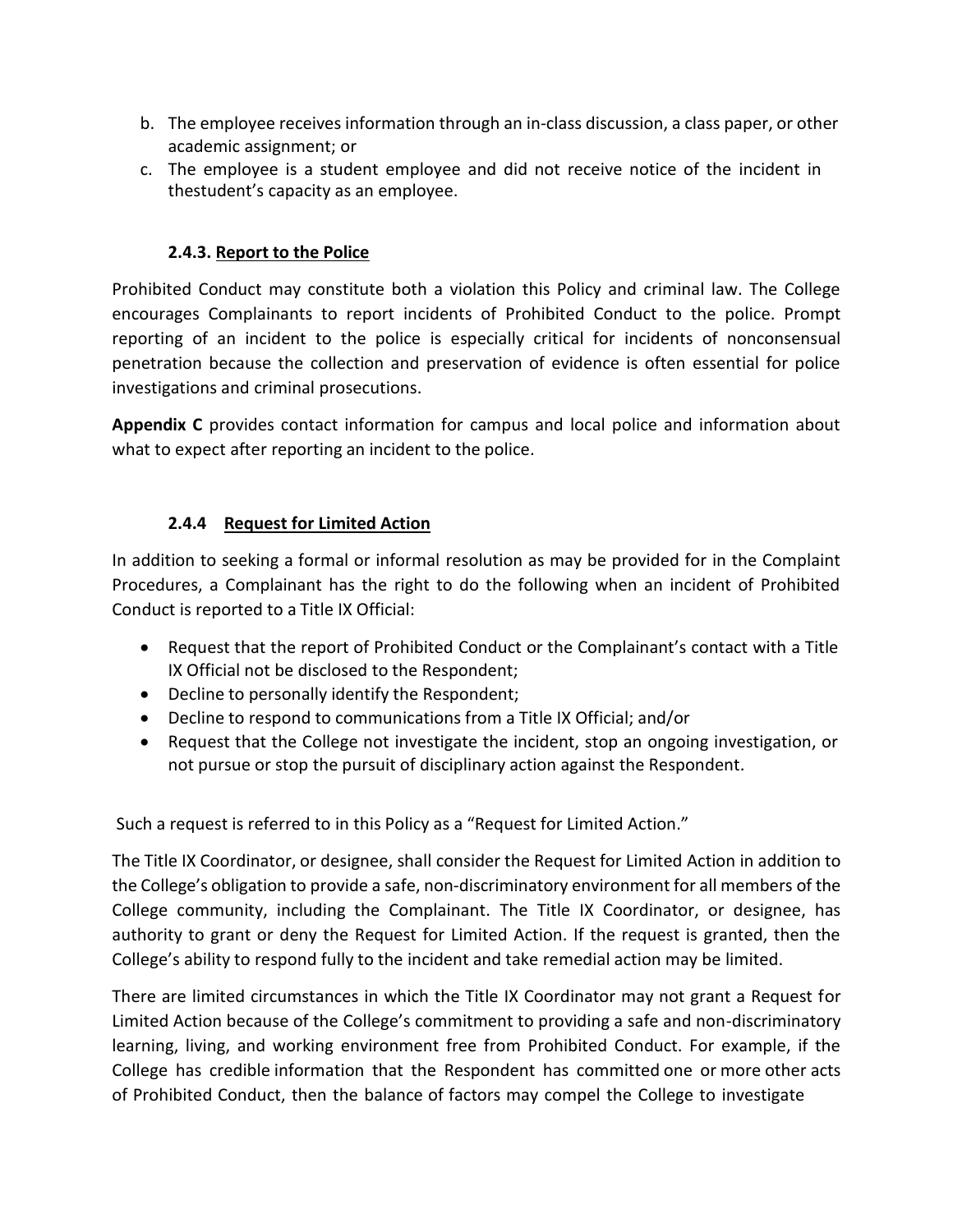the allegation, and, if appropriate, pursue disciplinary action despite the Complainant's request.

#### **SECTION 3**

## **POLICY MANAGEMENT**

## **3.1 Applicability**

This Policy applies to all Spartan College campuses.

## **3.2 Additional Reference Documents**

- College Catalog
- Complaint Procedures

## **3.3 Responsible Departments/Getting Help**

- Administration, Student Affairs, Human Resources
- Additional questions should be forwarded to the Chief Compliance Officer

## **3.4 Policy and Procedure Authority**

- Chief Compliance Officer
- Senior Vice President, Human Resources
- Vice President, Campus Operations

#### **3.5 Additional Resources**

• https://www2.ed.gov/about/offices/list/ocr/docs/tix\_dis.html

#### **3.6 Record Keeping**

The College will maintain for a period of seven (7) years, all records including investigation documents, audio recordings, audio visual recordings, transcriptions, disciplinary sanctions, and/orany remedies provided to the Complainant.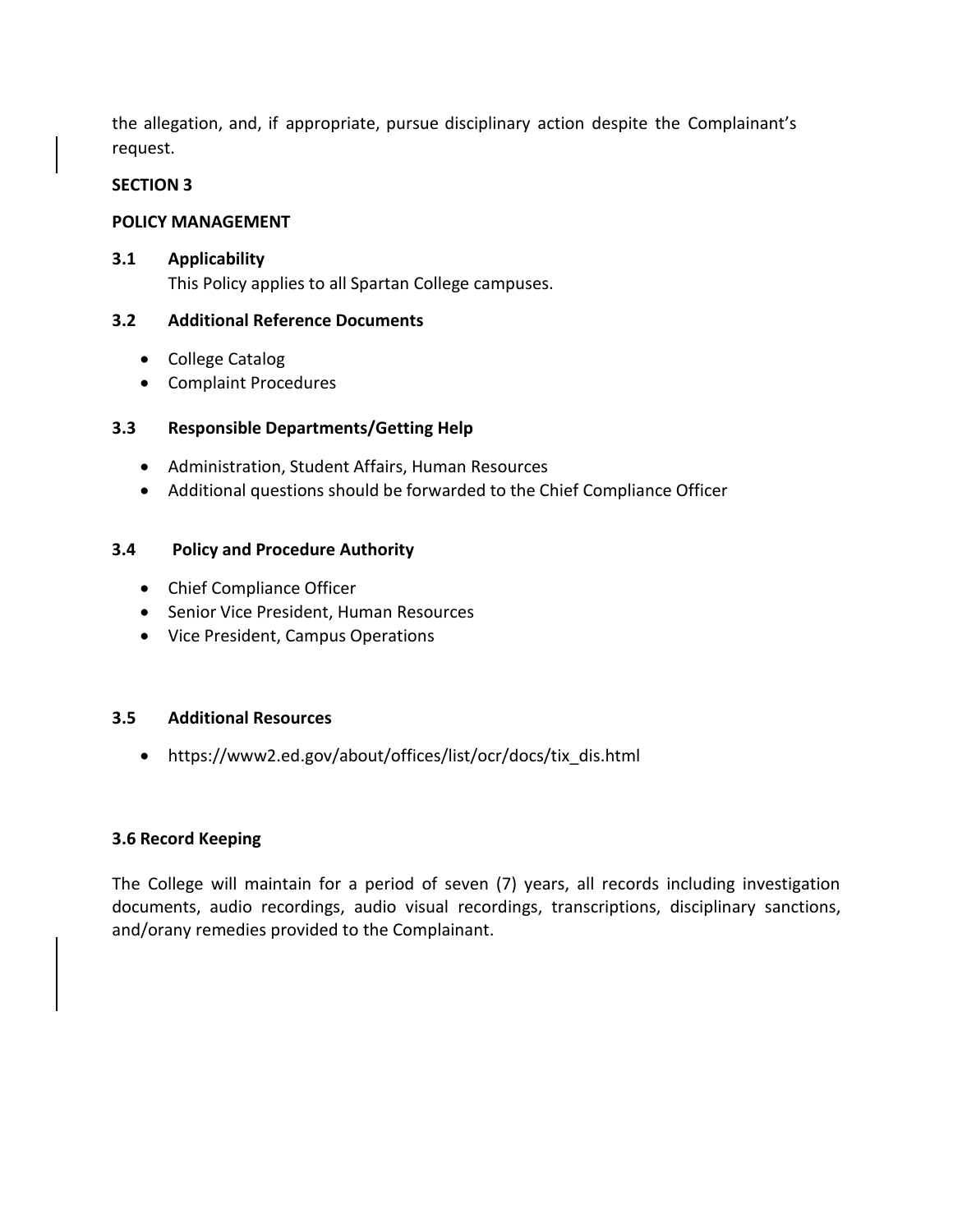#### **Appendix A**

## **Definitions**

**Complainant** meansthe person who may have been subjected to Prohibited Conduct, regardless of whether that person makes a report or seeks action under this Policy.

**Respondent** means the person who has been accused of committing Prohibited Conduct.

**Prohibited Conduct** means Sexual Harassment, Dating Violence, Domestic Violence, Stalking and Retaliation, as further defined herein.

**Sexual Harassment** means any of the following that occurs in the United States and in a College education program or activity:

- a. An employee of the College conditioning the provision of a College aid, benefit, or service on an individual's participation in unwelcome sexual conduct; or
- b. Unwelcome conduct determined by a reasonable person to be so severe, pervasive, and objectively offensive that it effectively denies a person equal access to the College's education program or activity; or
- c. "Sexual assault," as defined under the Jeanne Clery Disclosure of Campus Security Policy and Campus Crime Statistics Act ("Clery Act,") is an offense classified as a forcible or non-forcible sex offense under the uniform crime reporting system of the Federal Bureau of Investigation), which includes:
	- i. Rape: Penetration, no matter how slight, of the vagina or anus with any body part or object, or oral penetration by a sex organ of another person, without the consent of the victim.
	- ii. Attempted Rape: Any attempt to engage in Rape.
	- iii. Fondling: The touching of the private body parts of another person for the purpose of sexual gratification, without the consent of the victim, including instances where the victim is incapable of giving consent because of the victim's age or because of the victim's temporary or permanent mental incapacity. Fondling includes any intentional sexual touching, however slight, with any object, by a person upon a person, when such touching is without their consent and/or by force. This includes intentional contact with the intimate parts of another, causing another to touch one's intimate parts, or disrobing or exposure of another without permission. Intimate parts may include the breasts,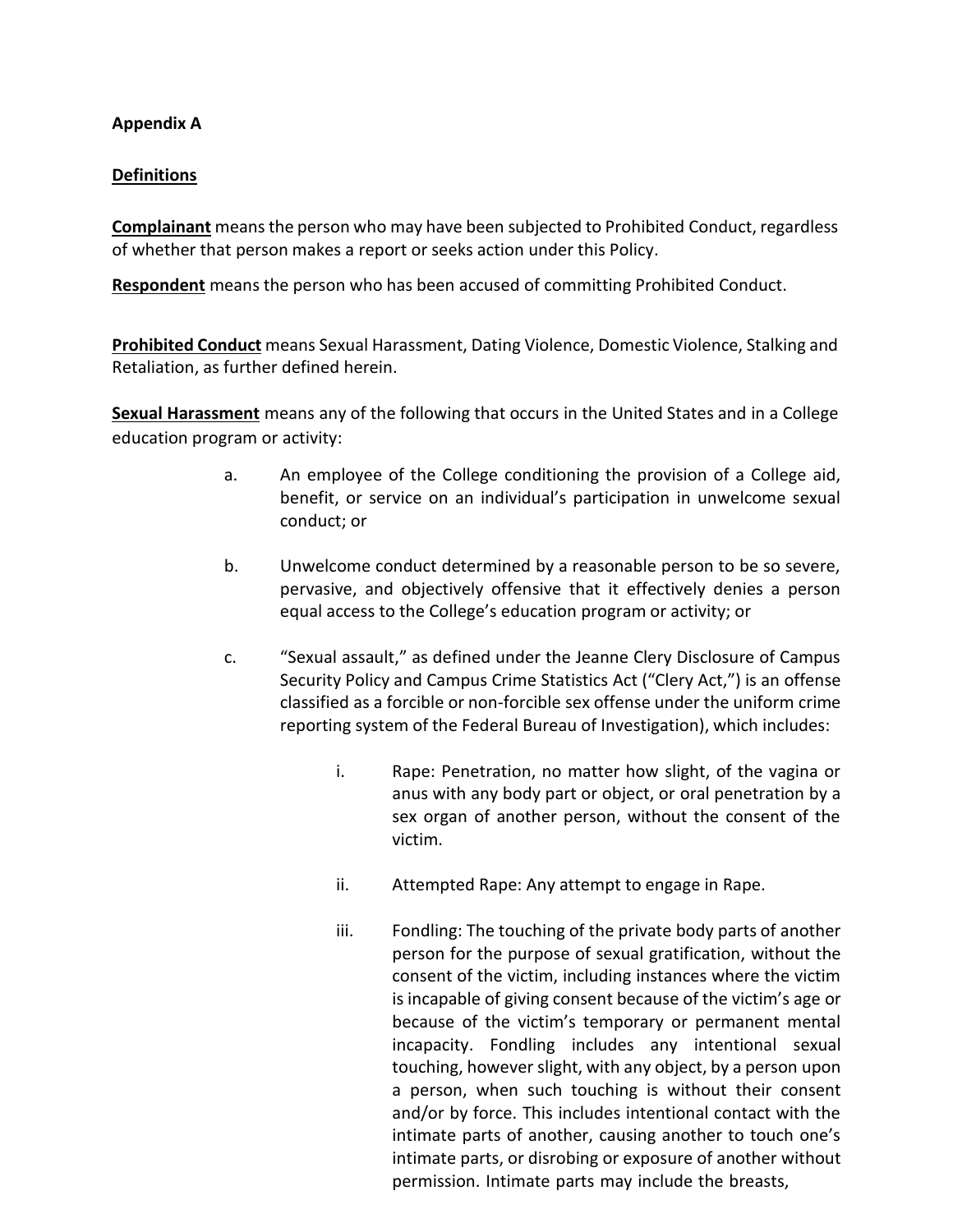genitals, buttocks, groin, mouth, or any other part of the body that is touched in a sexual manner.

- iv. Incest: Sexual intercourse between persons who are related to each other within the degrees wherein marriage is prohibited by law.
- v. Statutory Rape: Sexual intercourse with a person who is under the statutory age of consent within the applicable state.

**Domestic Violence** (34 U.S.C. 12291(a)(8) means felony or misdemeanor crimes of violence committed by a current or former spouse or intimate partner of the victim, by a person with whom the victim shares a child in common, by a person who is cohabitating with or has cohabitated with the victim as a spouse or intimate partner, by a person similarly situated to a spouse of the victim under the domestic or family violence laws of the jurisdiction receiving grant monies, or by any other person against an adult or youth victim who is protected from that person's acts under the domestic or family violence laws of the jurisdiction.

**Dating Violence** (34 U.S.C. 12291(a)(10) means violence committed by a person who 1) is or has been in a social relationship of a romantic or intimate nature with the victim; and 2) where the existence of such a relationship shall be determined based on a consideration of the following factors:

- i. The length of the relationship.
- ii. The type of relationship.
- iii. The frequency of interaction between the persons involved in the relationship.

**Stalking** (34 U.S.C. 12291(a)(30) means engaging in a course of conduct directed at a specific person that would cause a reasonable person to 1) fear for his or her safety or the safety of others; or 2) suffer substantial emotional distress.

**Retaliation** means an action taken because of a person's participation in a protected activity and that would discourage a Reasonable Person from engaging in protected activity. "Protected activity" means a person's good faith: (1) opposition to Prohibited Conduct or assisting a person who opposes Prohibited Conduct; (2) report of Prohibited Conduct to the College, the police, or to a state or federal agency or assisting a person who reports Prohibited Conduct; (3) participation (or reasonable expectation of participation) in any manner (e.g., in an investigation, proceeding, or hearing relating to Prohibited Conduct) or requesting an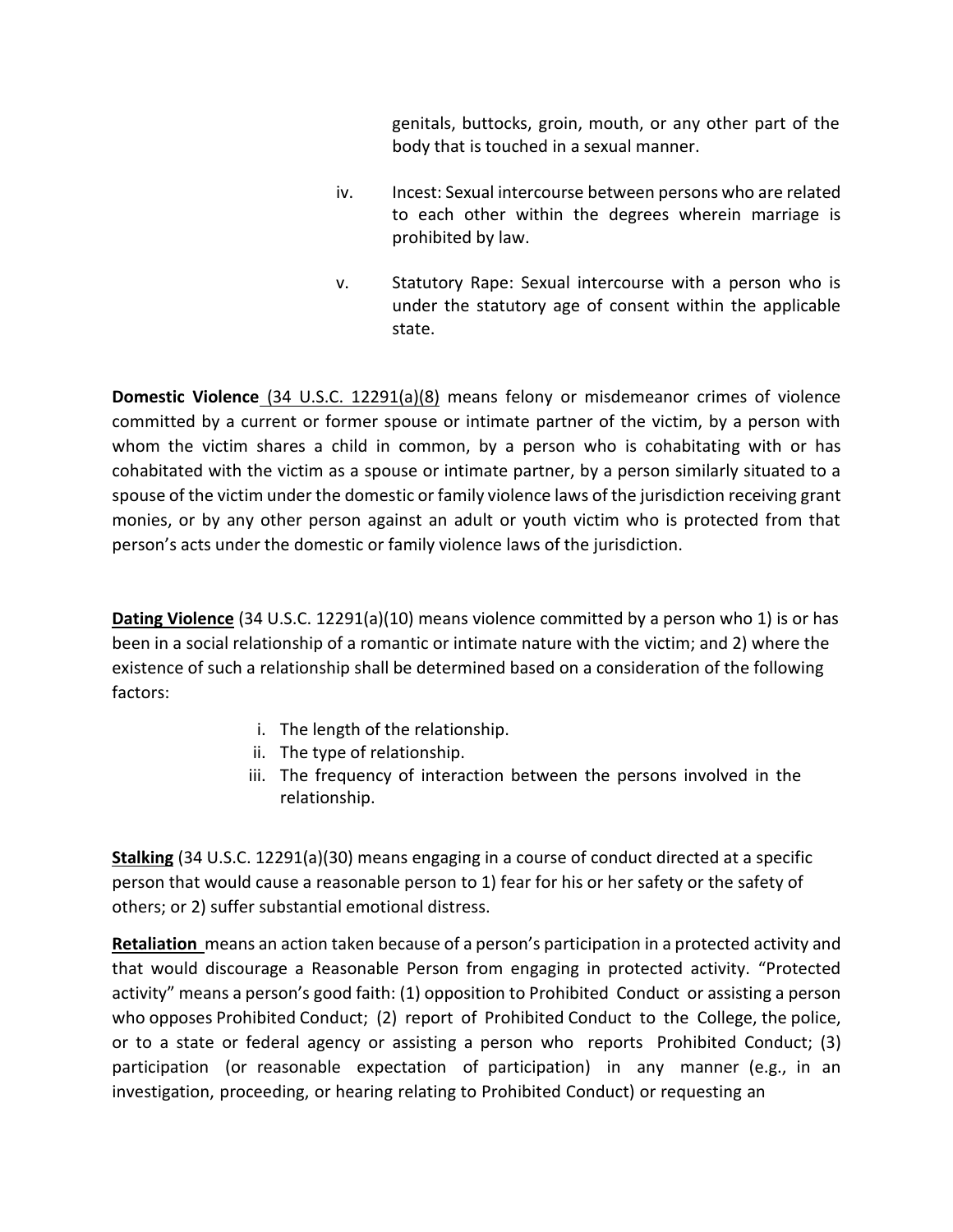supportive measure; and/or (4) exercise of rights or responsibilities under any provision of the Clery Act. An action is not taken in good faith if done with knowing or reckless disregard for information that would negate the accuracy of the report or information. Retaliation is a violation of this Policy regardless of whether the underlying allegation of a violation of this Policy is ultimately found to have merit.

The following state law definitions also apply and are incorporated herein as Prohibited Conduct:

State law definitions addressing domestic violence:

- 1. California Penal Code § 13700
- 2. Colorado Revised Statutes § 18-6-800.3
- 3. Oklahoma § 644
- 4. Illinois § 750 ILCS 60

State law definitions addressing dating violence:

- 1. California Penal Code § 13700
- 2. Colorado Revised Statutes § 18-6-800.3
- 3. Oklahoma 22 § 60.1
- 4. Illinois § 750 ILCS 60

State law definitions addressing stalking:

- 1. California Penal Code § 646.9
- 2. Colorado Revised Statutes §§ 18-3-601 and 18-3-602
- 3. Oklahoma § 1173
- 4. Illinois § 740 ILCS 21

Additional information regarding state law definitions may be found at [www.victimsofcrime.org/our-programs/stalking-resource-center/stalking-laws/criminal](http://www.victimsofcrime.org/our-programs/stalking-resource-center/stalking-laws/criminal-)stalking-laws-by-state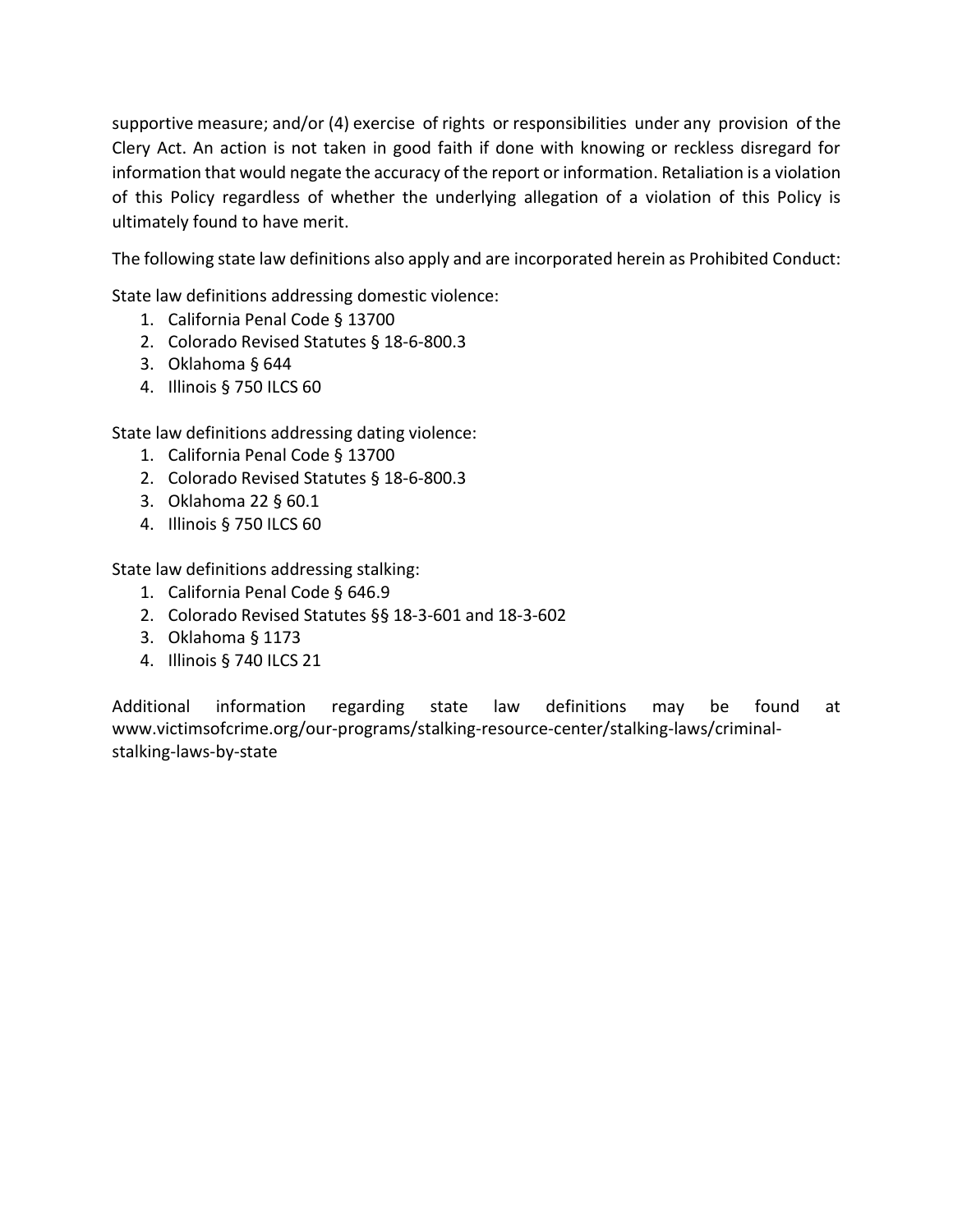#### **Appendix B**

#### **Resources**

#### **Nationwide**

Student Complaint / Grievance Policy, Spartan College recognizes that, on occasion, a student, faculty member, staff or interested third party may have a concern or issue that necessitates a prompt and fair resolution. Spartan administration operates an open-door policy. To address these issues, faculty, staff, and interested third parties should report their concern to the Program Chair, Dean of Academic Affairs, Dean of Student Affairs, Campus Director/President, or in serious cases where anonymous reporting is required you may contact Lighthouse at:

English speaking USA and Canada: 844-960-0004 Spanish speaking USA and Canada: 800-216-1288 Website: [www.lighthouse-services.com/spartan](http://www.lighthouse-services.com/spartan) Email: [reports@lighthouse-services.com](mailto:reports@lighthouse-services.com) (must include "Spartan College" with report) Fax: (215) 689-3885 (must include "Spartan College" with report) Lighthouse is available 24 hours a day, seven days a week.

#### **National:**

| (RAINN)                                  | 800-656-4673 | www.rainn.org |
|------------------------------------------|--------------|---------------|
| National Sexual Violence Resource Center | 877-739-3895 | www.nsvrc.org |

#### **Tulsa, Oklahoma**

| Local:                                                         | <b>Phone</b>                 | Website                                                             |
|----------------------------------------------------------------|------------------------------|---------------------------------------------------------------------|
| Oklahoma Department of Mental Health<br><b>Victim Services</b> | 405-248-9200<br>405-521-3921 | https://ok.gov/odmhsas/<br>http://www.oag.ok.gov/victim-            |
| Department of Human Services                                   | 405-521-3571                 | services<br>http://www.okdhs.org/services/dd/P<br>ages/default.aspx |
| Metro Crisis Line                                              | 888-885-1222                 | www.metrocrisisservices.org/                                        |

#### **Additional Local Services:**

| Department of Human Services- Oklahoma | http://www.okdhs.org/services/dd/Pages/default.aspx     |
|----------------------------------------|---------------------------------------------------------|
| Tulsa County (Court Services)          | http://tulsacountydistrictcourt.org/                    |
| Oklahoma District Court                | http://www.oscn.net/v4/                                 |
| US Immigration - Oklahoma City Field   | https://www.uscis.gov/about-us/find-uscis-office/field- |
|                                        | offices/oklahoma-oklahoma-city-field-office             |
| Mental Health                          | https://www.mentalhealth.gov/                           |
| Mental Health Association Oklahoma     | https://mhaok.org/                                      |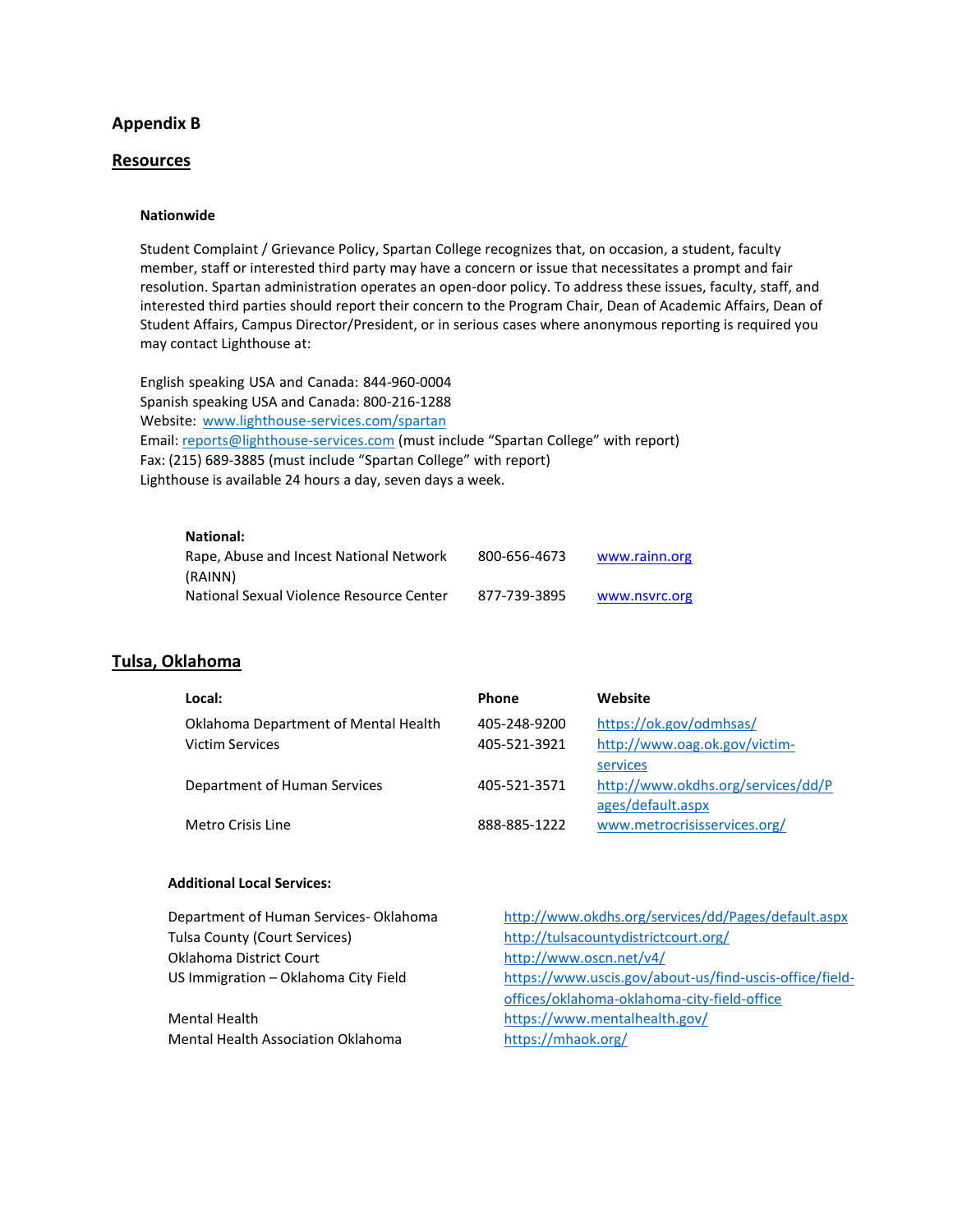# **Inglewood, California & Riverside, California**

| Local:                                 | <b>Phone</b> | Website                             |
|----------------------------------------|--------------|-------------------------------------|
| Division of Mental Health              | 916-322-7445 | https://www.dhcs.ca.gov/services/Pa |
|                                        |              | ges/MentalHealthPrograms-Svcs.aspx  |
| Victim Services                        | 916-324-7308 | https://www.cdcr.ca.gov/Victim Serv |
|                                        |              | ices/index.html                     |
| Division of Developmental Disabilities | 916-654-1690 | https://www.dds.ca.gov/             |
| Metro Crisis Line                      | 888-885-1222 | www.metrocrisisservices.org/        |

#### **Additional Local Services:**

| Los Angeles County (Health & Human Services)              | https://publichealth.lacounty.gov                  |
|-----------------------------------------------------------|----------------------------------------------------|
| Los Angeles County (Court)                                | https://.lacounty.gov                              |
| Los Angeles Superior Court                                | https://lacourt.org                                |
| Los Angeles County- Mental Health                         | http://dmh.lacounty.gov/                           |
| US Immigration - Los Angeles Field                        | https://www.uscis.gov/about-us/find-uscis-         |
|                                                           | office/field-offices/california-los-angeles-field- |
|                                                           | office                                             |
| Mental Health                                             | https://www.mentalhealth.gov/                      |
| U.S. Department of Health and Human Services              |                                                    |
| Substance Abuse and Mental Health Services Administration |                                                    |
| 1-800-662-HELP (1-800-662-4357)                           | http://www.samhsa.gov                              |

# **Broomfield, Colorado**

| Local:                                                      | <b>Phone</b>                 | Website                                                               |
|-------------------------------------------------------------|------------------------------|-----------------------------------------------------------------------|
| Division of Mental Health                                   | 303-866-7450                 | http://www.colorado.gov/cs/Satellite<br>/CDHS-Main/CBON/1251581027412 |
| Victim Services                                             | 303-438-6429                 | http://www.broomfield.org/index.asp<br>$x?$ NID=304                   |
| Division of Developmental Disabilities<br>Metro Crisis Line | 303-866-2993<br>888-885-1222 | www.ddrcco.com/<br>www.metrocrisisservices.org/                       |

#### **Additional Local Services:**

| Broomfield County (Health & Human Services) | https://broomfield.org/260/Health-and-Human-Services    |
|---------------------------------------------|---------------------------------------------------------|
| <b>Broomfield County (Court Services)</b>   | https://broomfield.org/233/Court-Services               |
| <b>Adams County (Government Services)</b>   | http://www.adcogov.org/                                 |
| US Immigration - Denver Field               | https://www.uscis.gov/about-us/find-uscis-office/field- |
|                                             | offices/colorado-denver-field-office                    |
| Mental Health                               | https://www.mentalhealth.gov/                           |

Rocky Mountain Behavior Medicine <https://www.rockymountainbehavioralmedicine.com/>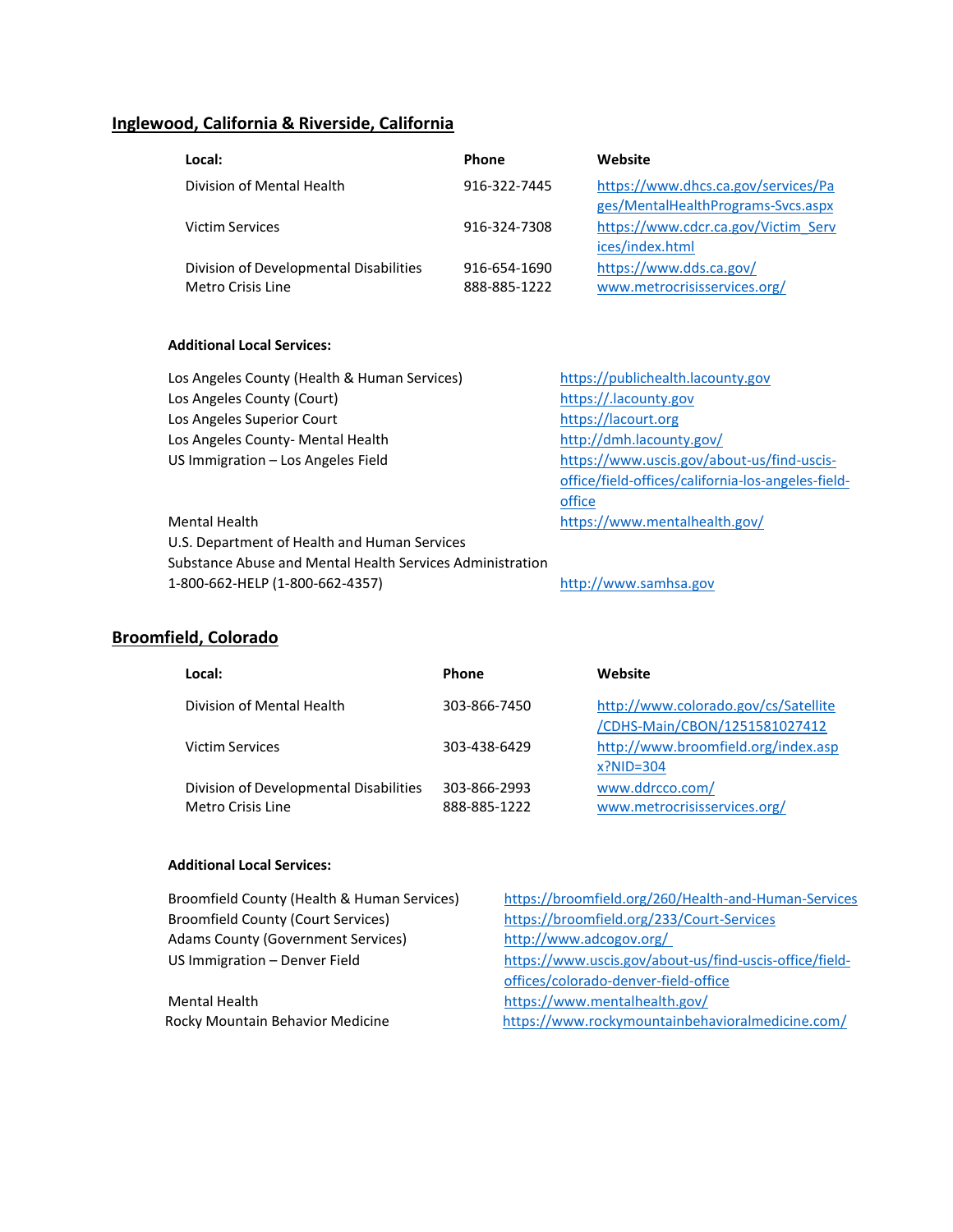#### **Appendix C**

#### **Reporting to Police**

Prohibited Conduct may constitute both a violation of the Policy and criminal law. Therefore, the College encourages Complainants to report Prohibited Conduct to the police immediately. Prompt reporting of an incident to the police is especially critical for incidents involving nonconsensual penetration because the collection and preservation of evidence often is essential for police investigations and criminal prosecutions. Complainants are encouraged to report Prohibited Conduct to the police because the police have unique legal authority to investigate and respond to Prohibited Conduct, including the power to seek and execute search warrants, collect forensic evidence, make arrests, and assist in seeking emergency protective orders.

A Complainant has the right to decline to report the incident to the police. Even if a Complainant does not report the incident to the police, the Complainant may still request supportive measures from the College by reporting Prohibited Conduct to the Title IX Coordinator or the Deputy Title IX Coordinator at the applicable campus.

#### **Tulsa, Oklahoma**

| <b>Local Police</b><br>Tulsa Police Department<br>600 Civic Center<br>Tulsa, OK 74103                                                   | (918) 596-9222 |
|-----------------------------------------------------------------------------------------------------------------------------------------|----------------|
| <b>Local Police- Riverside</b><br><b>Tulsa Police Department</b><br><b>Riverside Division</b><br>7515 Riverside Pkwy<br>Tulsa, OK 74136 | (918) 596-1100 |
| vood, California                                                                                                                        |                |
| <b>Local Police</b><br>Los Angeles Police Department<br><b>Pacific Division</b><br>12312 Culver Blvd<br>Los Angeles, CA 90066           | (310) 482-6334 |
| ide, California                                                                                                                         |                |

#### **Inglew**

#### **Riversi**

**Local Police** Riverside Police Department (951) 354-2007 4102 Orange Street Riverside, CA 92501

#### **Broomfield, Colorado**

**Local Police** Broomfield Police Department (303) 438-6400 7 Descombes Drive Broomfield, CO 8002